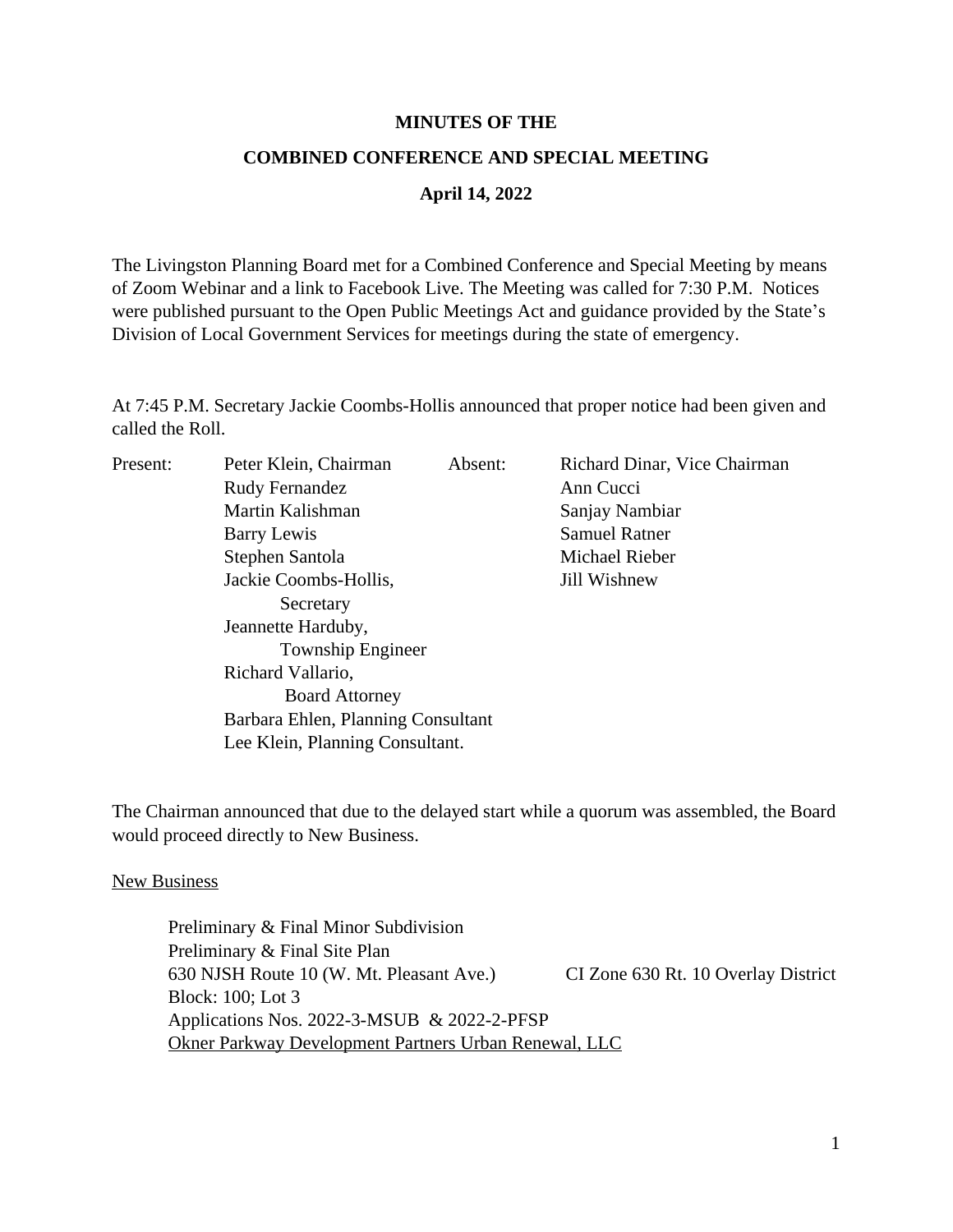The Applicant proposes to subdivide Lot 3 into two parcels and to construct on proposed Lot 6.02 a 4-story, 300 unit, multi-family residential building, 49.12 feet in height with associated multi-level garage structure.

| Appearing for Applicant: | Bob Smith, Esq., of Bob Smith & Associates           |
|--------------------------|------------------------------------------------------|
| Witnesses for Applicant: | Kevin Cody, a Principal of Applicant                 |
|                          | Thomas J. Muller, P.E., P.P., of Dynamic Engineering |
|                          | Consultants, PC                                      |
|                          | Justin Taylor, P.E., of Dynamic Traffic, LLC         |
|                          | James Ribaudo. Landscape Architect, of Arterial, LLC |
|                          | Luz Del Mar Rosado, Architect, of Lessard Design     |

No members of the public had questions for witnesses or offered statements in support of or opposition to the Application for subdivision.

After consideration of the testimony and exhibits in regard to Application No. 2020-3- MSUB, upon motion by Member Lewis and second by Member Kalishman and opportunity for discussion, the subdivision was unanimously approved and granted, subject to a memorializing resolution, by the votes of Members Lewis, Kalishman, Fernandez, Santola and Klein; they being all of the Members present.

At 8:01 P.M. the Applicant and the Board then proceeded with Application No. 2022-20- PFSP with the same attorney and witnesses for the Applicant.

Recess The Board was in recess from 8:49 P.M. to 8:55 P.M.

No members of the public had questions for witnesses or offered statements in support of or opposition to the Application.

At 10:20 P.M., after a closing statement by Attorney Smith the evidentiary record was closed. Upon motion by Member Santola, second by Member Lewis and discussion, the Application for Preliminary and Final Site Plan approval was unanimously approved and granted with terms and conditions, subject to a memorializing resolution, by the votes of Members Santola, Lewis, Fernandez, Kalishman and Klein; they being all of the Members present.

## Old Business

Consideration of Adoption of New Model Conditions of Approval - There being acknowledgement that the document presented was a clean draft, incorporating changes agreed to at previous meetings, to supersede the February 13, 2013 Model Conditions of